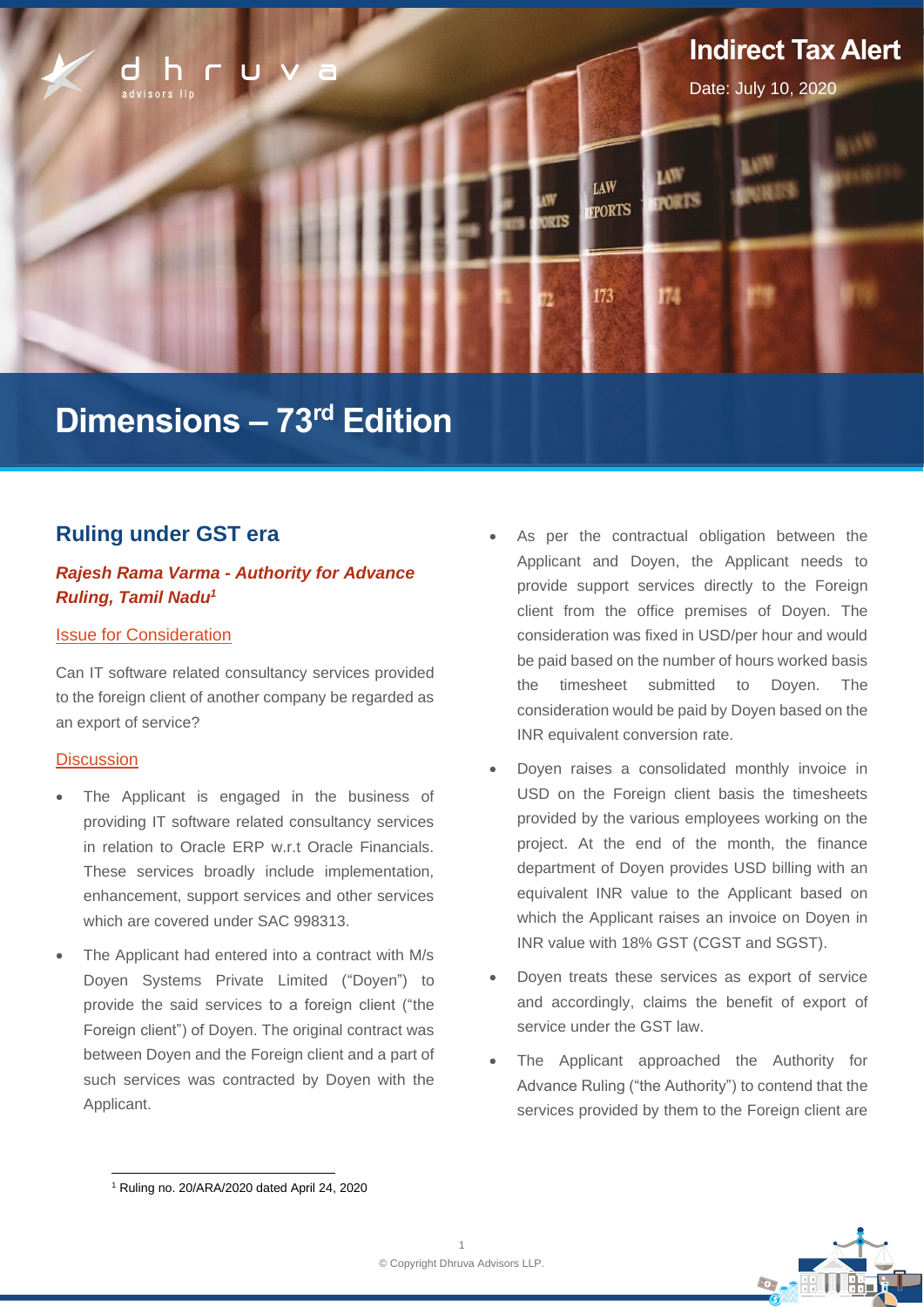export of services on the basis of the following grounds:

- The services are provided directly to the Foreign client on behalf of the Principal. By referring to the definitions of 'agent', 'supplier' and 'principal' under the GST law, the Applicant is an 'agent' rendering services to the Foreign client representing Doyen.
- ‒ The definition of 'supplier' also includes an 'agent'. Thus, the conditions prescribed under the definition of 'export of services' in relation to the location of the supplier and recipient and the place of supply stand fulfilled.
- ‒ Under the Foreign Exchange Management Act, 1999, it is provided that if the payment in Indian rupees is received in India through a banking channel it is deemed to have been received in convertible foreign exchange. In the present case, the payment has been received from the Foreign client in USD into the bank account of Doyen which in turn is remitted to the Applicant in INR. Reliance was placed upon various Tribunal rulings pronounced in the erstwhile Service tax regime, where inward remittance of export proceeds in INR was treated as receipt of payment in convertible foreign exchange. Accordingly, the condition of receipt in convertible foreign exchange also stands fulfilled to qualify as 'export of service'.
- The Authority observed that the questions raised by the Applicant do not fall under section 97(2) of the CGST Act, 2017 and therefore, the question was modified to ask whether GST is liable to be paid on the services rendered to the Foreign client. Accordingly, the Authority observed as follows:
	- In the present case, there are two sets of contracts. First between the Foreign client and Doyen and second between Doyen and the Applicant. The Applicant is neither a party to the first contract nor privy to it. There is no contract between the Applicant and the Foreign client. Even the timesheets provided by the Applicant are not forwarded directly to the Foreign client for their approval but are submitted to Doyen who then verifies the claim for genuineness with

the Foreign client. The invoices are raised by the Applicant on Doyen with the description mentioned as support services provided to the Foreign client.

- The consideration is paid by the Foreign client to Doyen as per the independently agreed contract value which has no relevance or reference to the contract that the Applicant has entered into with Doyen. Thus, the Foreign client is not obliged to make any payment as consideration to the Applicant. In the case of default in payment of consideration, a claim by the Applicant can be made against Doyen and not against the Foreign client. Hence, Doyen qualifies as a recipient of service in terms of section 2(93)(a) of the CGST Act, 2017.
- There is also no mention anywhere in the consultancy agreement that the Applicant has to provide services to the Foreign client. Merely because, the Applicant is mentioned in the email correspondence with the employees of the Foreign client does not mean that he is carrying on the business of supply of services on behalf of Doyen, in terms of definition of 'agent' under section 2(5) of the CGST Act, 2017. There is no documentary proof that the Applicant is the representative of Doyen, while dealing with the Foreign client. Accordingly, the services are being provided to Doyen and not to their Foreign client directly or indirectly.
- The services provided by the Applicant to Doyen qualifies as a 'supply' in terms of section 7 of the CGST Act, 2017 read with clause 5(d) of Schedule II of the CGST Act, 2017.

### Ruling

The services are being supplied by the Applicant to Doyen and not to the Foreign client. Further, the said services are liable to GST.

#### **Dhruva Comments:**

The case deals with a standard sub-contracting arrangement and the recipient of such services would be the main contractor, even though the services are directly received by the ultimate customer. Few other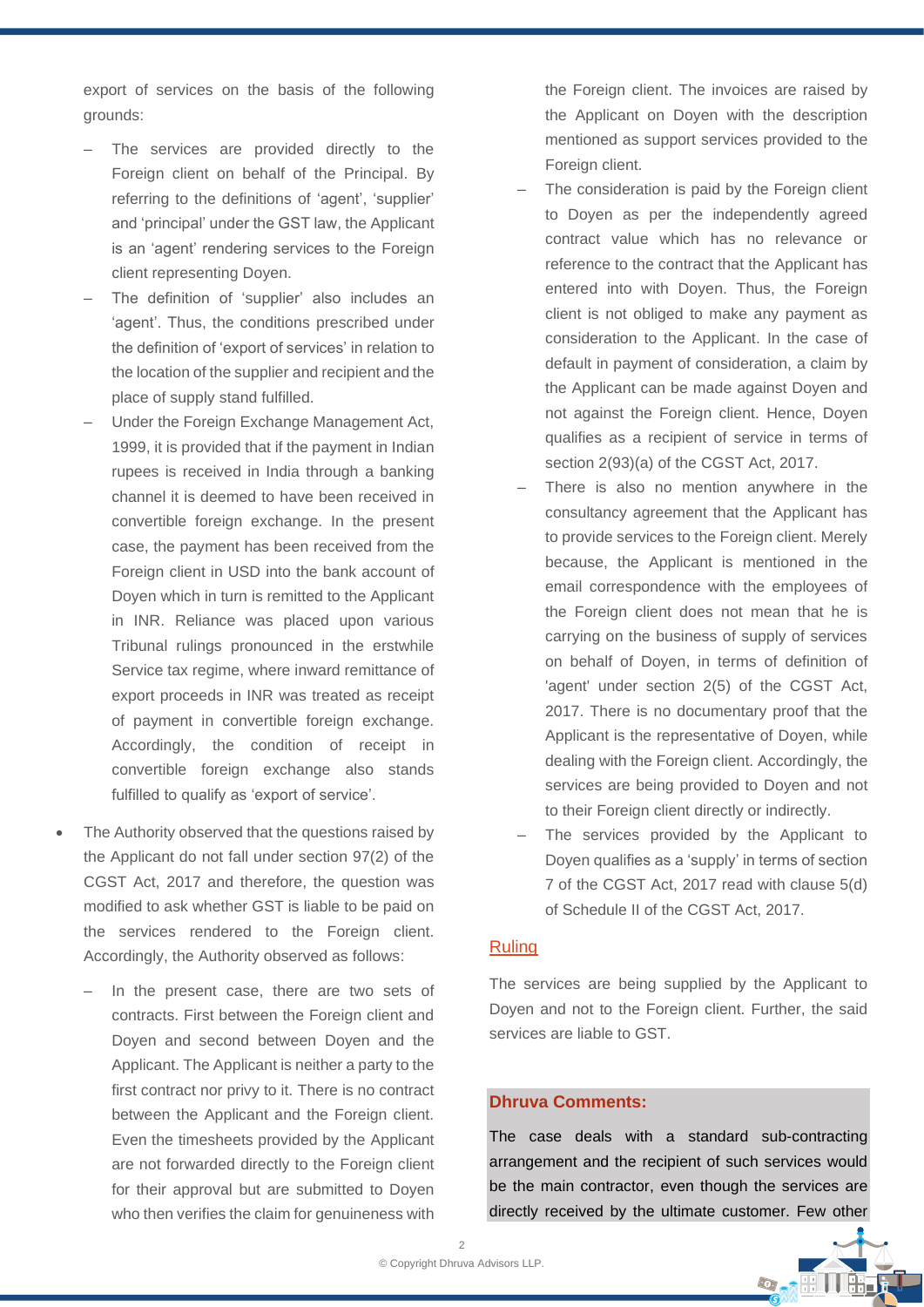aspects like privity of contract, person liable to pay consideration, enforceability of contract etc. should be taken into consideration for decoding the transaction. The Authority has correctly held that recipient of service is Doyen and not the Foreign client as the contract for provision of service is between the Applicant and the Doyen.

In a similar ruling in the case of *Ansys Software Pvt Ltd.*<sup>2</sup> , the Applicant had provided post sales technical support service to the Indian customers of its Foreign Parent Company. The consideration was paid by the foreign company for such a service. The Authority had held that the foreign company would be regarded as a recipient of service in terms of section 2(93) of the CGST Act, 2017 as the consideration was received from the parent company.

# **Judgment under GST era**

## *M/s. L & T Hydrocarbon Engineering Limited v. The State of Karnataka and Ors.* **3**

## Issue for Consideration

Can a Writ Petition be filed before the High Court when a remedy for filing an appeal before the Appellate Authority is available under section 107 of the CGST Act, 2017?

#### **Discussion**

- The Petitioner is engaged in the business of procurement, fabrication, construction, project management and integrated design to build solutions for onshore and offshore hydrocarbon projects.
- The Petitioner had transported 229.94 MTs of goods from its SEZ unit in Tamil Nadu to its bonded warehouse in Gujarat. The movement of goods was supported by all the relevant documents such as delivery challan, E-way bill, tax invoice, bill of entry, etc.
- One of the conveyances was intercepted and inspected by the department. Upon physical verification of the goods, it was found that the

quantity carried in the conveyance was 41 MT, however the declaration was made only for 31 MT. Hence, the department detained the goods and conveyance on May 22, 2020, under section 129 of CGST Act, 2017.

- The Petitioner vide its letter dated May 22, 2020 explained that the discrepancy had occurred due to a clerical error of interchange of weighment and quantity between two conveyances. However, the department had issued a notice dated May 23, 2020 proposing to demand tax and penalty under section 129(1)(a) and (b) of the CGST Act, 2017.
- The Petitioner filed its reply to the notice and stated that it was an erroneous representation of 31 MT instead 41 MT. Further, reliance was placed upon circular no. 64/38/2018-GST dated September 14, 2018 to contend that the maximum penalty of ₹500 could only be levied under section 125 of the CGST Act, 2017. However, the department passed an order dated June 4, 2020 confirming the demand.
- Accordingly, the Petitioner has filed the present Writ Petition against the order of the department. The Petitioner contended as follows:
	- The transaction, being a bond-to-bond movement, is considered an import by bonded warehouse and is not liable to GST. Since the transaction is not liable to GST, the penalty imposed under section 129 of the CGST Act, 2017 is not sustainable.
	- Penalty cannot be levied when a discrepancy arises due to clerical and typographical errors.
	- Basis the circumstances, the payment as ordered should have been rectified suo moto at the earliest but the same was not acted upon.
- The department contended as follows:
	- Petitioner should file an appeal against the order, under section 107 of the CGST Act, 2017 before the Appellate Authority. Petitioner cannot be in a hurry and invoke writ remedy under Article 226 of the Constitution of India.

<sup>2</sup> 2019 (30) GSTL 563 (AAR-GST)

<sup>3</sup> 2020-VIL-275-KAR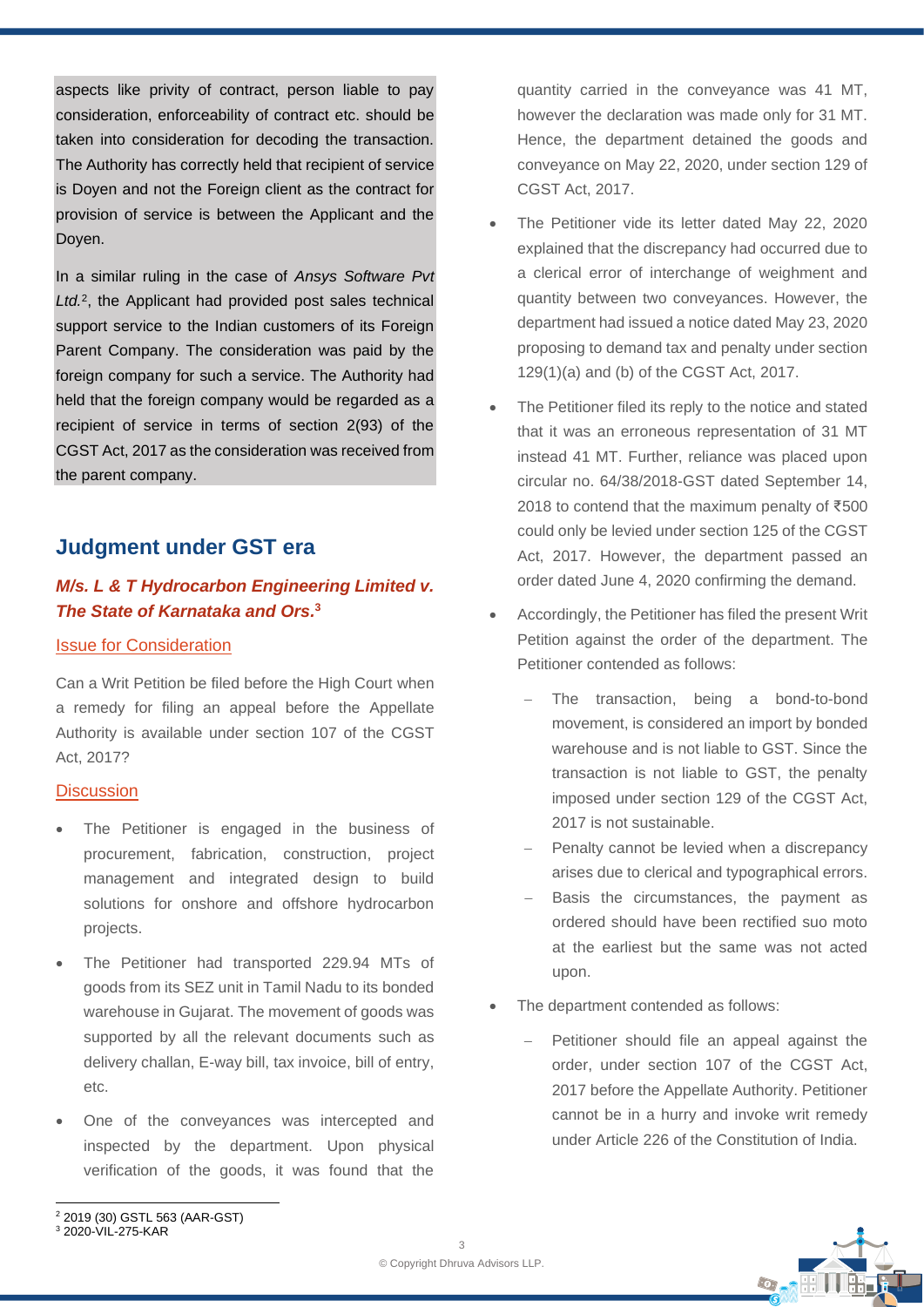- − The fact of error though brought to the notice of department was not agreed upon and consequently, the error shall not be treated as clerical in nature.
- The Hon'ble High Court, after taking into account the provisions of section 106, 107 and 108 of the CGST Act, 2017, observed as follows:
	- An error may contain wrong representation of facts or statistics or statements without any intention to do so but due to honest oversight. However, in cases where such error is brought to notice of the department and the error is not accepted as erroneous, it cannot be said that there was a slip or oversight.
	- As per section 107 of the CGST Act, 2017, a remedy has been provided to appeal against the order before the Appellate Authority. Accordingly, the writ remedy cannot be invoked by making the High Court as middle authority or the High Court cannot be placed in between the department and the Appellate Authority.
	- The law has prescribed for efficacious remedy to the Petitioner in the present circumstances.
	- − The matter does not stand in the footing of error or oversight or a slip.

#### **Judgment**

The Petitioner should appeal before the Appellate Authority as per the law and the Writ Petition is dismissed.

#### **Dhruva Comments:**

Although the powers conferred under Article 226 are wide, the writ remedy cannot be exercised to make the High Court as an intervening authority when an alternate remedy is available.

The Gujarat High Court in the case of *Shiv Agro Through Ashokkumar Kantibhai Patel* v. *State of Gujarat*<sup>4</sup> has also passed a similar judgment directing



the assessee to seek an appeal before the Appellate Authority under section 107 of the CGST Act, 2017.

<sup>4</sup> 2020 (5) TMI 309 - Gujarat High Court